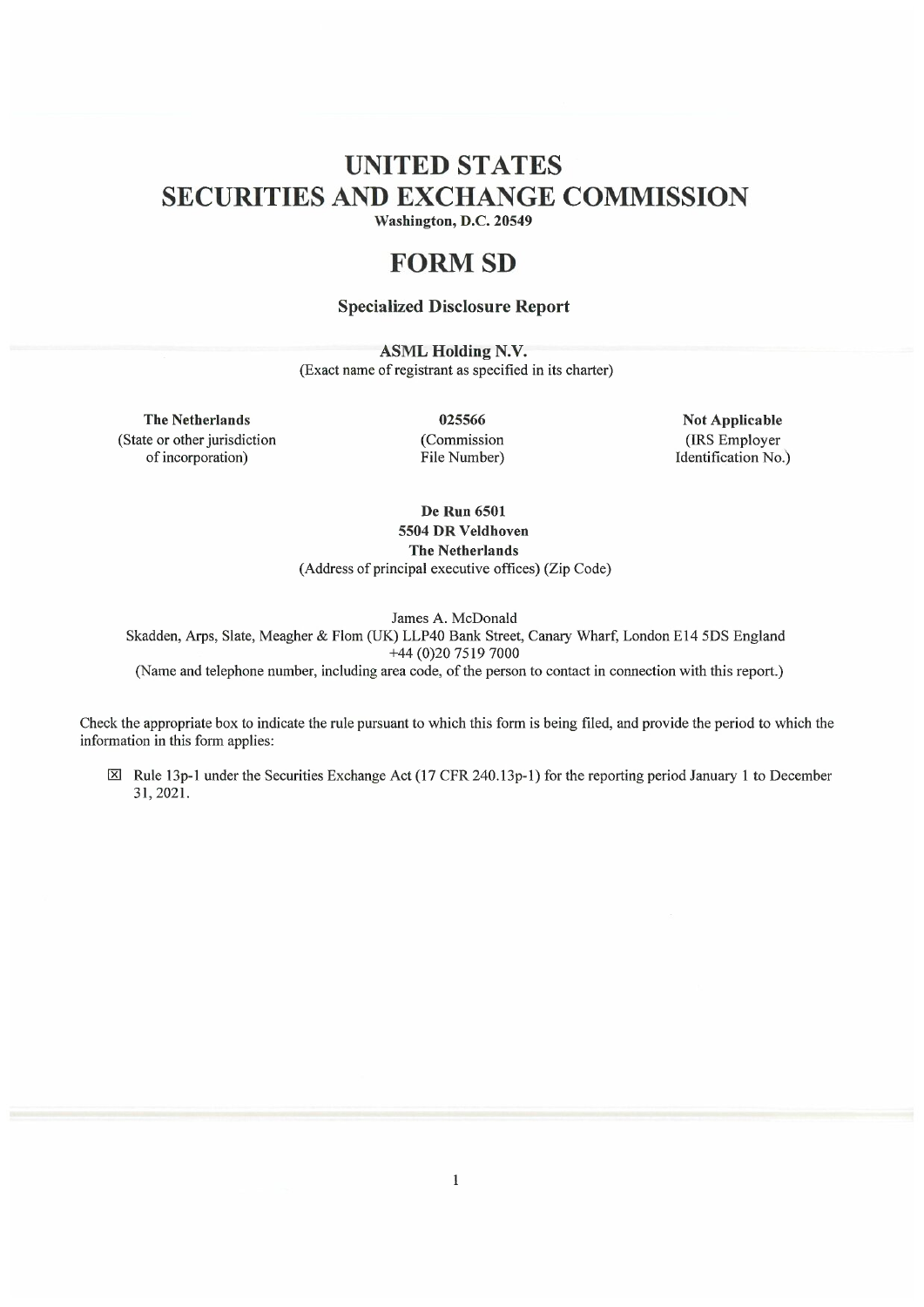## Section 1 - Conflict Minerals Disclosure

## Item 1.01 Conflict Minerals Disclosure and Report

ASML Holding N.V. has issued a Conflict Minerals Report for the period from January 1, 2021 to December 31, 2021. A copy of the Conflict Minerals Report is filed herewith as Exhibit 1.01 and is publicly available www.asml.com as well as the SEC's EDGAR database at www.sec.gov. The wesite and the information accessible through it are not incorporated into this Form SD.

## Section 2 – Exhibits

| <b>Exhibit No.</b> | <b>Description of Exhibit</b>                                               |
|--------------------|-----------------------------------------------------------------------------|
| 1.01               | Conflict Minerals Report as required by Item 1.01 and 1.02 of this Form SD. |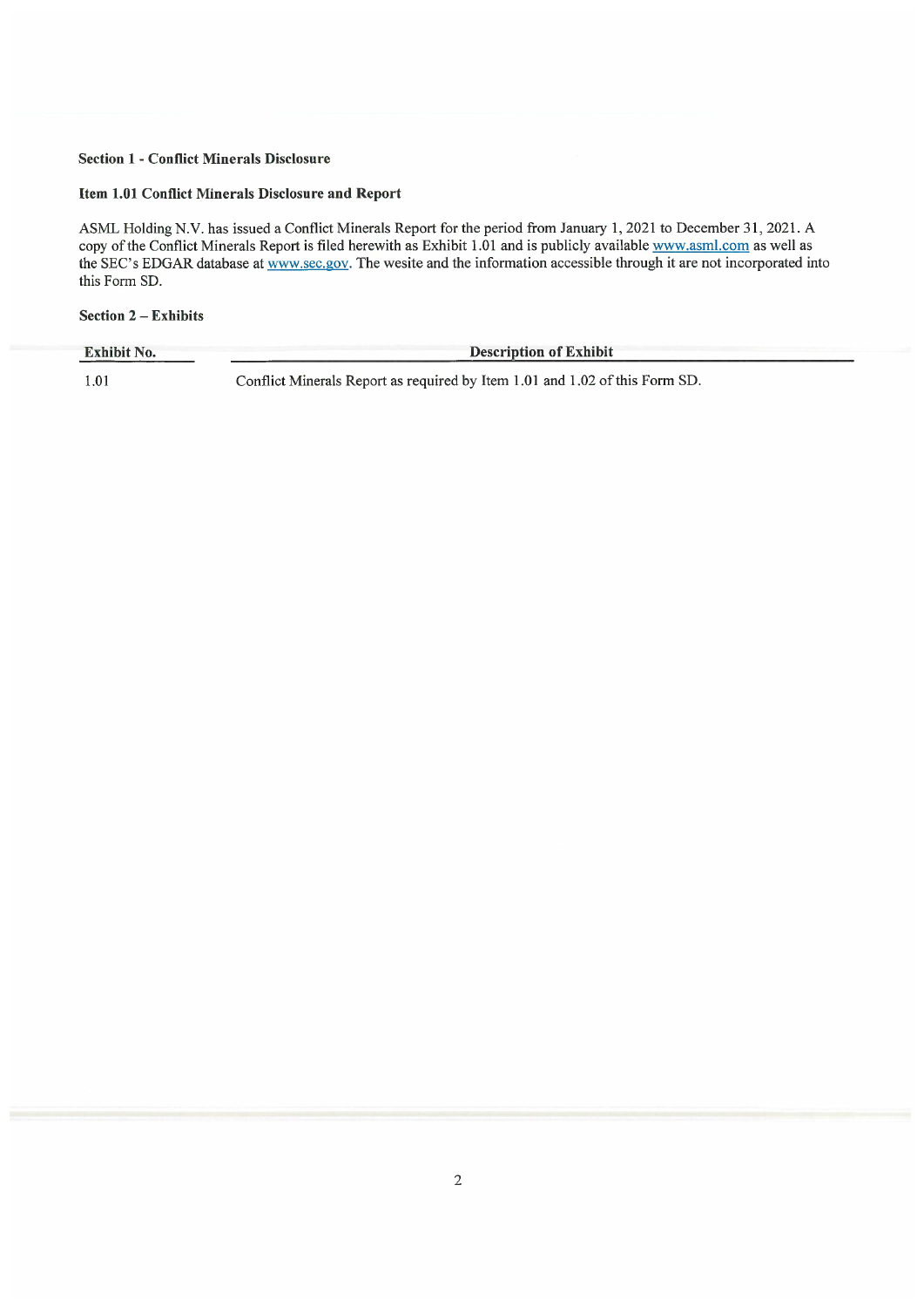## SIGNATURES

Pursuant to the requirements of the Securities Exchange Act of 1934 on its behalf by the duly authorized undersigned. the registrant has duly caused this report to be signed

Date: May 25, 2022 By:

ASML/HOLDING N.Y. (Registrant)  $\ddot{\phantom{0}}$ 

Peter T.F.M. Wennink Chief Executive Officer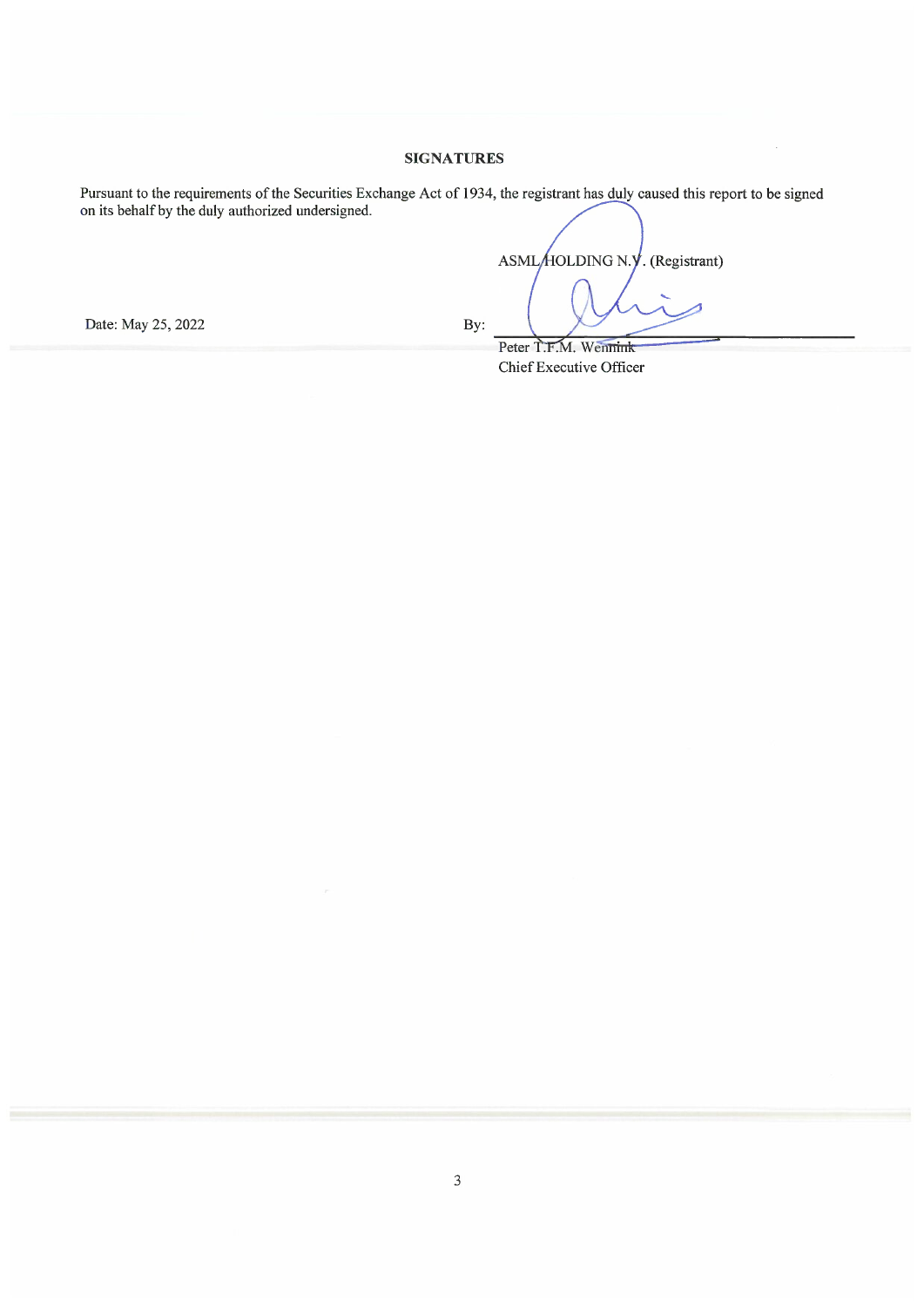#### Exhibit 1.01

## ASML HOLDING N.V. CONFLICT MINERALS REPORT For The Year Ended December 31, 2021

This Conflict Minerals Report for ASML Holding N.V. ("ASML", "we", "us" or "our") covers the reporting period from January 1, 2021 to December 31, 2021, and is filed in compliance with Rule 13p-1 of the Securities Exchange Act of 1934 (the "Rule"). The Rule was adopted by the Securities Exchange Commission (SEC) to implement reporting requirements related to "conflict minerals". Conflict minerals are defined as columbite-tantalite (coltan), cassiterite, wolframite, gold and their derivatives, which are currently limited to tin, tantalum and tungsten. The scope of this Conflict Minerals Report ("CMR"), filed as Exhibit 1.01 to our Specialized Disclosure Report on Form SD, is focused on the minerals tin, tantalum, tungsten and gold ("3TG minerals" or "conflict minerals").

Form SD provides that if 3TG minerals are necessary to the functionality or production of a product manufactured by an SEC registrant, such registrant is required to conduct in good faith a reasonable country of origin inquiry ("RCOI") designed to determine whether any of the conflict minerals that are necessary to the functionality or production of products originated in the Democratic Republic of the Congo (DRC) or an adjoining country (collectively, the 1'Covered Countries") and is required to disclose the RCOI and the results thereof

ASML needs certain 3TG minerals to make its products, and for them to function.

Statements in this CMR are based on our RCOI and our due diligence activities performed in good faith for the reporting period from January 1, 2021 to December 31, 2021 and are based on information available at the time of this filing, unless otherwise indicated. Factors that could affect the accuracy of these statements include incomplete supplier data or available smelter and/or refiner (collectively referred to as "smelter(s)") data, errors or omissions by suppliers or smelters, certifications of smelters, and other factors.

#### Business Overview

ASML designs, develops, integrates, markets and services advanced lithography systems used by its customers–the major global integrated circuit manufacturers–to create chips that power a wide array of electronic, communication and information technology products. ASML invests in a technology-based innovation roadmap that enables the continued shrink of microchips by enhancing resolution with EUV and High-NA, together with the holistic scaling of overlay and pattern fidelity control. To achieve this, we also invest in continuing innovations in DUV, Metrology and Inspection technology, to supplement the power of EUV-led shrink. Our holistic lithography product development strategy focuses on the development of product families based on a modular, upgradeable design and our product portfolio encompasses PAS 5500, TWINSCAN, TWINSCAN NXE lithography systems and the enhancement systems within our Applications business line

## Our Product Portfolio

- PAS 5500 lithography systems comprise advanced wafer steppers and Step-and-Scan systems equipped with i-line, KrF and ArF light sources for processing wafers up to 200 mm in diameter and are employed in volume manufacturing and in special applications to achieve semiconductor design nodes requiring imaging at a resolution down to 90 nm. These systems are no longer produced, but our Mature Products and Services (MPS) business refurbishes these used lithography equipment and offers associated services.
- TWINSCAN systems are equipped with i-line, KrF and ArF light sources for processing wafers up to 300 mm in diameter and are capable of extending semiconductor shrink technology down to 38 nm and beyond with multiple patterning techniques. The dual-stage advantage of TWINSCAN immersion systems enables our customers to benefit from the process enhancement of immersion while continuing to use familiar and proven technology.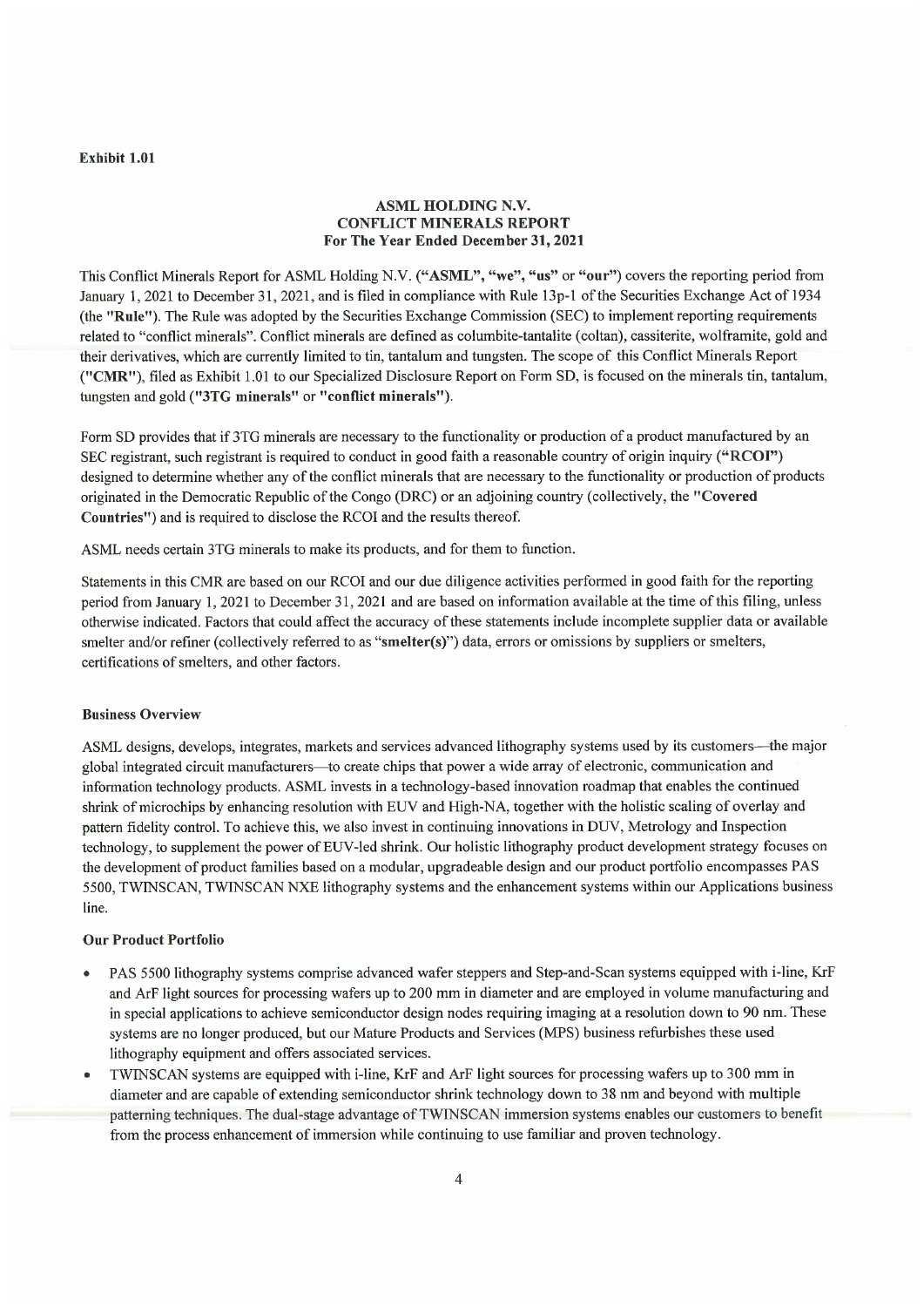- Our TWINSCAN NXE platform is the industry's first production platform for extreme ultraviolet lithography (EUVL), currently offering 13 nm resolution with off-axis illumination and 2.0 nm match machine overlay performance.
- Our Applications business line focuses on product options and enhancements, including the YieldStar metrology system and E-beam metrology and inspection systems, designed to increase semiconductor manufacturing productivity and improve imaging and overlay to optimize value of ownership over the entire lifecycle of our systems.

Like many companies in the electronics industry, our products contain minerals and metals necessary to the functionality or production of our products. Such minerals and metals include tantalum, tungsten, tin and gold, which are 3TG minerals. Although we do not use a significant amount of these 3TG minerals in the manufacturing of our products, we need certain 3TG minerals to make our products, and for them to function. We believe that these 3TG minerals are insignificant in terms of volume relative to other parts and components of the systems we produce. Gold, for example, is used in coating critical electronic connectors, and tin is used for welding electronic components and creating EUV light. The total amount of gold used is approximately 250 grams per TWINSCAN system and 750 grams per TWINSCAN NXE system. The total amount of tin used is approximately 1,500 grams per TWINSCAN system and approximately 4,500 grams per TWINSCAN NXE system. In 2021, we sold 309 lithography systems, 42 of which are TWINSCAN NXE systems.

#### Supply Chain Description

We outsource the production of most components that are necessary for the manufacturing of our systems. As we rely on our suppliers to develop, manufacture and deliver the unique parts and modules used in our lithography systems, the sourcing of these 3TG minerals used in our products goes beyond our Tier 1 suppliers. There are several tiers of suppliers between ASML and any smelter or refiner of conflict minerals, and even more tiers when tracing a mineral or metal all the way back to the mines of origin. We do not have a direct purchasing relationship with mines, smelters or refiners.

#### Due Diligence Program

At ASML, we are committed to a conflict-free minerals policy for the responsible sourcing of materials in our supply chain. We support international efforts to ensure the mining and trading of 3TG minerals from high-risk locations does not contribute to conditions of armed conflict and/or serious human rights abuses in the Democratic Republic of the Congo (DRC) or its adjoining countries as defined by the SEC in Form SD. We have adopted a series of compliance measures based on the guidelines of the five-step framework set forth by the OECD Due Diligence Guidance from Responsible Supply Chains of Minerals from Conflict-Affected and High-Risk Areas ("OECD Guidance").

Summarized below are our due diligence activities for each step of the OECD Guidance, which have been performed in a manner consistent with the OECD Guidance.

#### 1: Establish strong company management system

- Responsible minerals sourcing policy: We have established a conflict minerals policy, and are committed to responsible minerals sourcing in our supply chain and exercise due diligence in accordance with industry's leading practices. This policy is supported by our Code of Conduct, Human Rights Policy and Anti-bribery and Anticorruption policy, all of which are available on our company website at www.asml.com The website and the information accessible through it are not incorporated into this Form SD.
- Governance: To ensure compliance with the Conflict Minerals regulations, we formed a Conflict Minerals Team (the "CM Team"), comprising sourcing, development and engineering, legal and sustainability experts. This interdepartmental CM Team agrees on an approach to meet ASML's reporting requirements with respect to Conflict Minerals and to ensure that a RCOI and due diligence is carried out in accordance with applicable Conflict Minerals regulations. Our Sustainability Strategy department is responsible for the oversight of the program. Results of our due diligence activities are reviewed and discussed with our Chief Executive Officer (CEO) and senior management.
- Control system: We utilize a system of controls through the use of due diligence tools that are developed by the Responsible Minerals Initiative ("RMI") such as the Conflict Minerals Reporting Template ("CMRT") and the conflict-free smelters and refiners list which is validated through the Responsible Minerals Assurance Process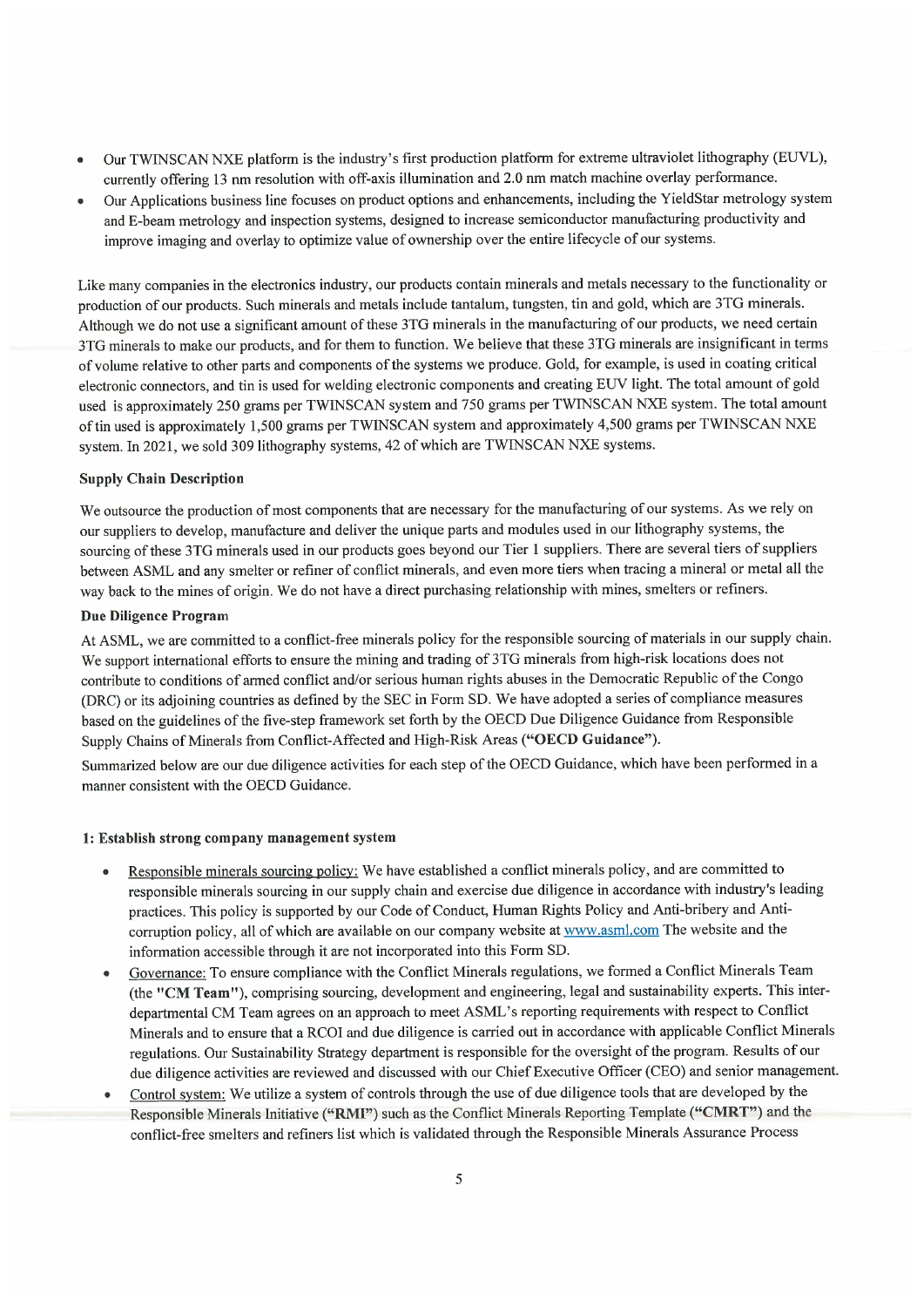("RMAP"), which uses a third-party audit firm intended to identify smelters and refiners that have systems in place to assure sourcing of only conflict-free minerals.

- Supplier engagement: The requirement for suppliers to comply with our policy is included in our supplier Code of Conduct and supplier handbook. As set out in the handbook, we expect that our suppliers have established similar due diligence programs for their own supply chain. To reinforce awareness of ASML's requirements and practices and the importance we place on supply chain due diligence for Conflict Minerals, we have communicated with inscope suppliers (as described below) in a variety of ways, including by distribution of supplier newsletters and supplier handbooks and encouraged compliance with the Code of Conduct of the Responsible Business Alliance ("RBA"). Also, in an effort to strengthen supplier understanding and compliance with the regulations, we also developed and distributed to our suppliers a set of Conflict Minerals Frequently Asked Questions (FAQs).
- Grievance mechanism: We encourage everyone, including suppliers and other stakeholders to express, in good faith, any concerns they might have regarding possible violations of our Code of Conduct, our company's policies, or the law. We have a Speak Up system available to report breaches anonymously. This can be found on our company website

## 2: Identify and assess risks in the supply chain

- We utilize a risk-based approach towards supply chain conflict minerals due diligence. Our risk-based approach focuses on informing relevant suppliers as described in the bullet point below of our expectations with respect to conflict minerals and conducting supply chain due diligence.
- We examine our products and direct spending volumes to select those suppliers which provide us with the product parts most likely to contain 3TG.
- Annually, we ask in-scope suppliers to complete a CMRT in order to collect information about the smelters of 3TG used in our products. This is intended to allow us to validate compliance with our conflict-free minerals sourcing policy
- We assess the CMRTs received from our in-scope suppliers for red flags, completeness, and reasonableness based on OECD Guidance for Conflict and High Risk Areas (CAHRAs) globally, including the Covered Countries.
- We validate whether each smelter disclosed by our in-scope suppliers was a conformant, active or standard smelter by checking against the smelter data provided by the RMI to its members.
- We communicate with in-scope suppliers the reported smelters who were not yet identified as RMAP conformant. We work with those in-scope suppliers to improve their responses to mitigate risk and commitment to conflict-free minerals at both company and product levels.
- We have a supply chain sustainability risk process, which includes a robust risk-based assessment and audit process for suppliers covering human rights issues. In our due diligence process, we use the RBA Risk Assessment Platform to identify inherent risks in labor (including human rights), ethics, health & safety and environmental standards across our full supply base. In the event of a medium or high risk relating to labor being identified, we engage with the supplier and conduct a more detailed analysis.

#### 3: Design and implement a strategy to respond to identified risks

- Findings from our due diligence process are reported to senior management. Overall results in our CMR are discussed with our CEO
- We have been a member of the RBA, a multi-industry initiative addressing issues related to the responsible sourcing of minerals in supply chains since 2011. As such, we support initiatives which foster better working conditions and raw material production. We support the RMI, including the RMAP and Global e-Sustainability Initiative (GeSI). This process and initiative aim for certification of smelters and promotion of responsible sourcing from the Covered Countries
- In addition to working closely with our own suppliers and other original equipment manufacturers ("OEMs"), we also participate in global initiatives led by the RBA to address the industry-wide concerns surrounding conflict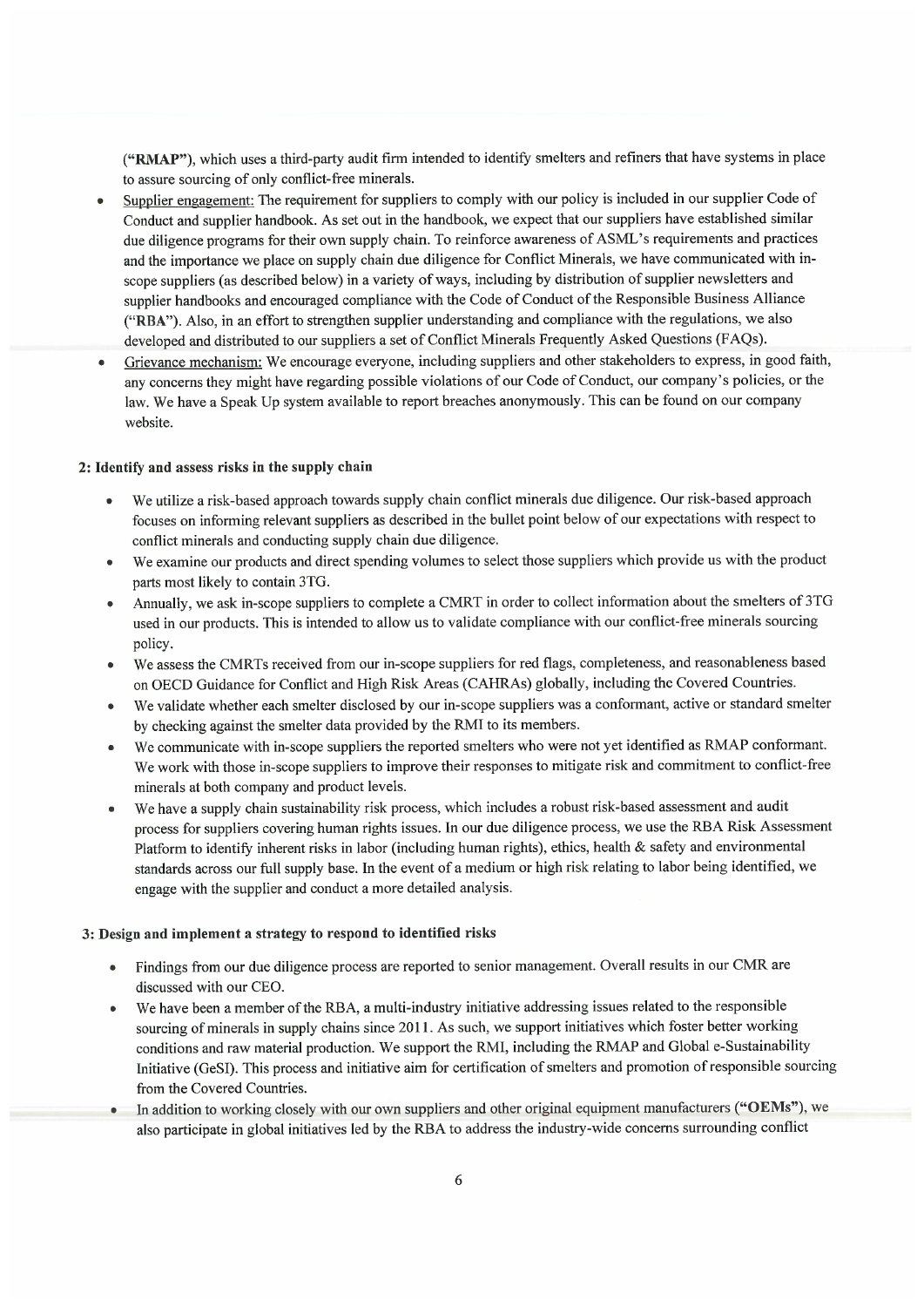minerals. These organizations support information sharing among suppliers and OEMs, including the identification and conflict-free status of 3TG smelters and refiners. ASML fully supports such efforts.

## 4: Rely on RMI independent third-party audits of supply chain due diligence at identified points in the supply chain

- As a member of the RBA, we rely upon the RMI to confirm that our suppliers meet the criteria stated for the smelters the supplier uses and then verify that those smelters conform to the RMAP.
- We utilize the resources provided by the RMI, such as the standardized reporting template, the CMRT, developed by the RMI, which facilitates the transfer of information through the supply chain regarding the country of origin and the smelters and refiners being utilized by suppliers. The template also facilitates the identification of new smelters and refiners that should potentially undergo an audit via RMAP.

## 5: Report annually on supply chain due diligence

- We file and publish a CMR annually, and it is publicly available on our company website.
- We report annually on our responsible supply chain activities in our Annual Report.

## Reasonable Country of Origin Inquiry

ASML conducted the RCOI designed to determine whether any of the minerals that are necessary to the functionality and production of our products may have originated in the Covered Countries.

Our RCOI primarily consisted of conducting a supply chain survey using the reporting template provided by the RBA, the CMRT. The results of the RCOI indicated that some of the 3TG minerals included in our systems may originate from the Covered Countries subject to further investigation and due diligence.

#### Description of Due Diligence Measures Performed

Due diligence has been performed in a manner consistent with the framework of the OECD and the OECD Guidance as described above in the section "Due Diligence Program". Out of 165 in-scope suppliers, 47 suppliers did not provide a CMRT. We are continuing our efforts, such as multiple follow-ups and reminders by email and telephone calls, to reach them in order to obtain the CMRTs to improve our due diligence results.

## Due Diligence Results

The table below provides an overview of our due diligence results.

|                                                 | 2019 | 2020 | 2021 |
|-------------------------------------------------|------|------|------|
| <b>Suppliers in-scope</b>                       | 157  | 168  | 165  |
| Confirmed conflict free                         | 116  | 138  | 104  |
| Confirmed no 3TG in product                     | 22   | 14   | 14   |
| Unknown - supplier was not able to provide CMRT | 19   | 16   | 47   |

Despite our continuous efforts, we are unable to determine the precise origin of the 3TG minerals included in all of our products. This is due to several reasons: 3TG supply-chain complexity, the number of tiers of suppliers to trace the source, and the limited number of certified conflict-free smelters for all conflict minerals.